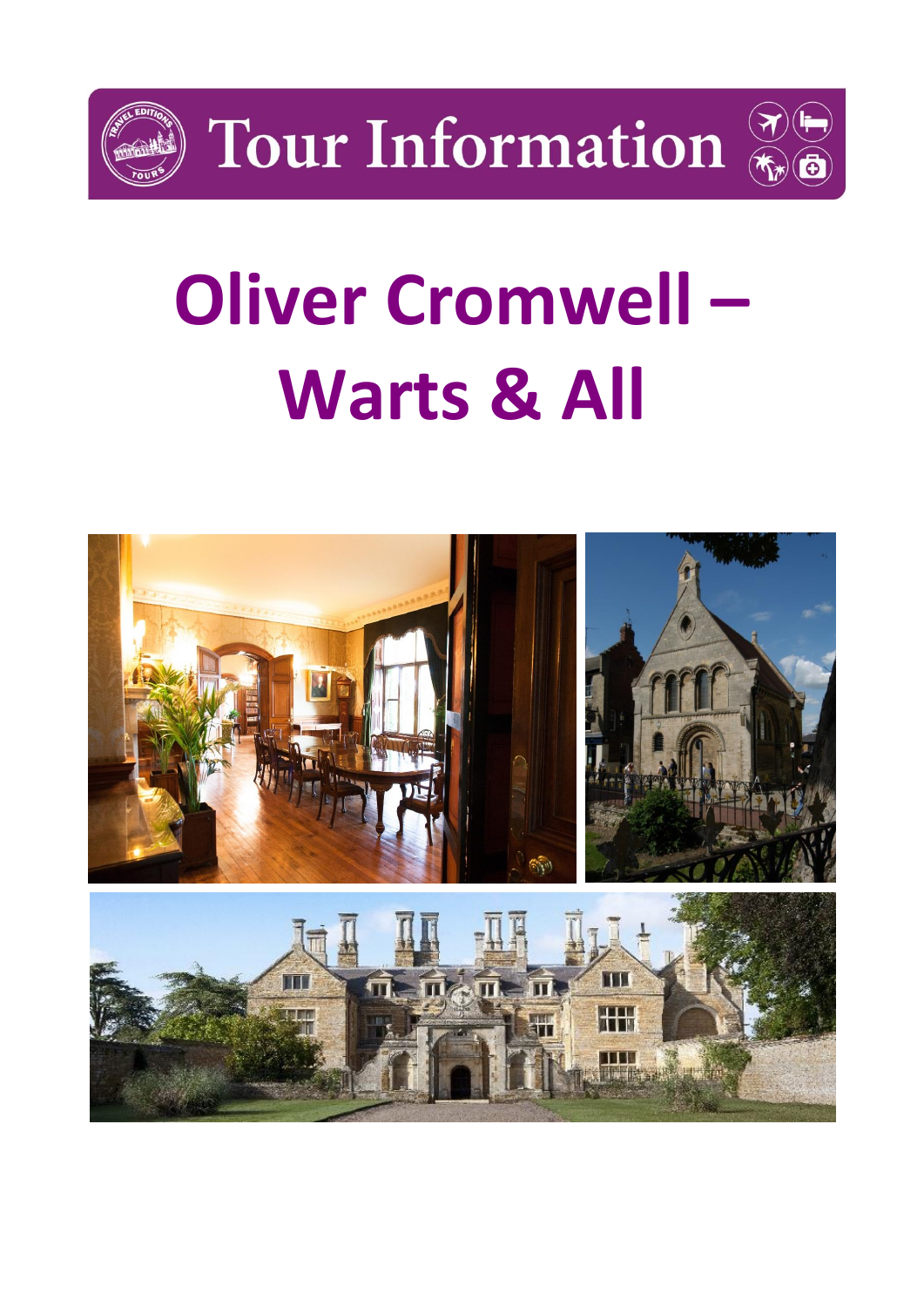

The tour starts and finishes at the **Northampton Marriott Hotel**. The Northampton Marriott Hotel is situated in Northampton and located in close proximity to the attractions visited during the tour.

Eagle Drive Northampton England NN4 7HW Tel: 01604 768700

**Please note that transport to the hotel is not included in the price of the tour.** 



#### **Transport**

**Travelling by car from the South on the M1:** Exit at Junction 15 taking the A508 to Northampton, which turns into the A45. Go as far as the Brackmills/Delapre Golf turnoff. (ignore any signs for the town centre, keeping to the A45) When you get to the Brackmills/Delapre turnoff take this left hand lane up to the traffic lights and take a left. You will see the hotel on your right.

**Travelling by car from the South on the A43:** Go under the M1, follow the signs for the A45 to Wellingborough/Kettering. Go as far as the Brackmills/Delapre Golf turnoff.

**Travelling by car from the North/West on the A45:** Follow the A45 all the way to the Delapre/Brackmills turnoff.

**Travelling by car from the North/West on the M1:** Take Junction 15 (not 15A) taking the A508 to Northampton, which turns into the A45.

**Travelling by train:** The closest train station is Northampton, situated 4.8KM from the hotel.

**Travelling by bus**: The nearest bus station is Northampton, situated 3.2KM from the hotel.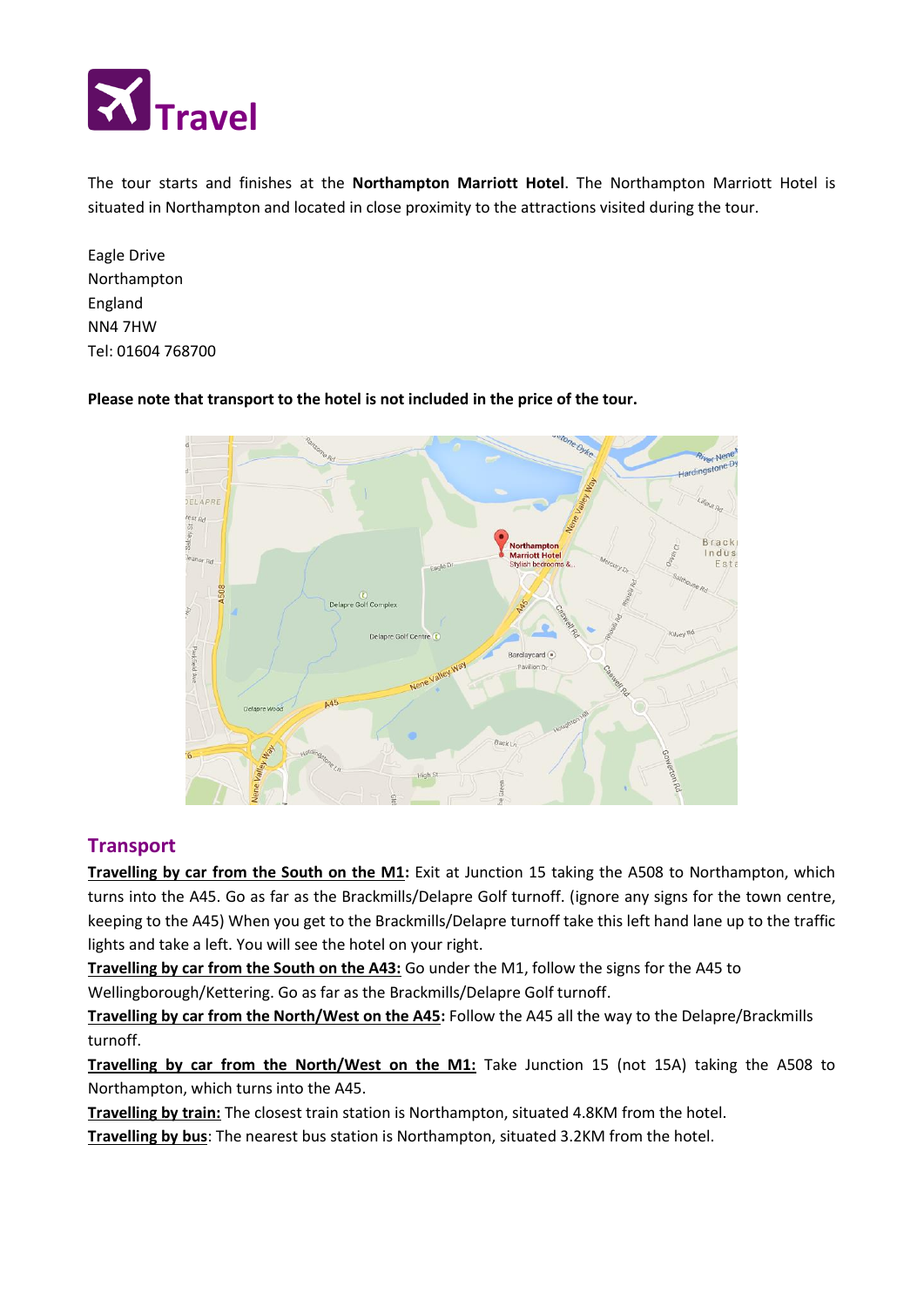### **Accommodation**

#### **Northampton Marriott Hotel**

Northampton Marriott Hotel provides four-star accommodation in close proximity to the places of interest explored throughout the tour, as well as many popular attractions and leisure activities.

The hotel offers a range of facilities including a health club and a spa tub. Bedrooms are equipped with all necessities to ensure a relaxing and enjoyable stay. These comprise a private en-suite bathroom, LCD televisions and complimentary tea and coffee making facilities.

More information can be found via the hotel's website: <http://www.marriott.co.uk/hotels/travel/ormnh-northampton-marriott-hotel/>

#### **Check-in and departure from the hotel**

On the day of arrival you will be able to check-in at the hotel from 15.00, and the tour manager will meet you in the evening at the welcome reception.

On the last day of the tour, the tour will not finish until approximately  $17.00 - 17.30$  so you should check with your tour manager, or the hotel reception, where luggage should be stored until your departure.

#### **Extra nights**

If you have booked to stay an extra night at the hotel, this is on a bed and breakfast basis and check out from the hotel is at 11.00.

#### **Dining**

On the first night of your stay, a private three-course dinner complemented with wine is provided. On the second evening of the tour, dinner with wine is provided at Holdenby House. Breakfast on both days of your stay is included in the price but meals other than these stated are not included.

If you have booked to stay an extra night, dinner is not included on your final evening. However, there is the option to eat at the hotel restaurant, or a variety of restaurants can be found nearby and the hotel offers some inspiration if looking to dine further afield on your final night:

<http://www.marriott.co.uk/hotels/hotel-information/restaurant/ormnh-northampton-marriott-hotel/>

#### **Special requests**

If you haven't already done so, please notify Travel Editions of any special requests as soon as possible to allow sufficient time to make the necessary arrangements.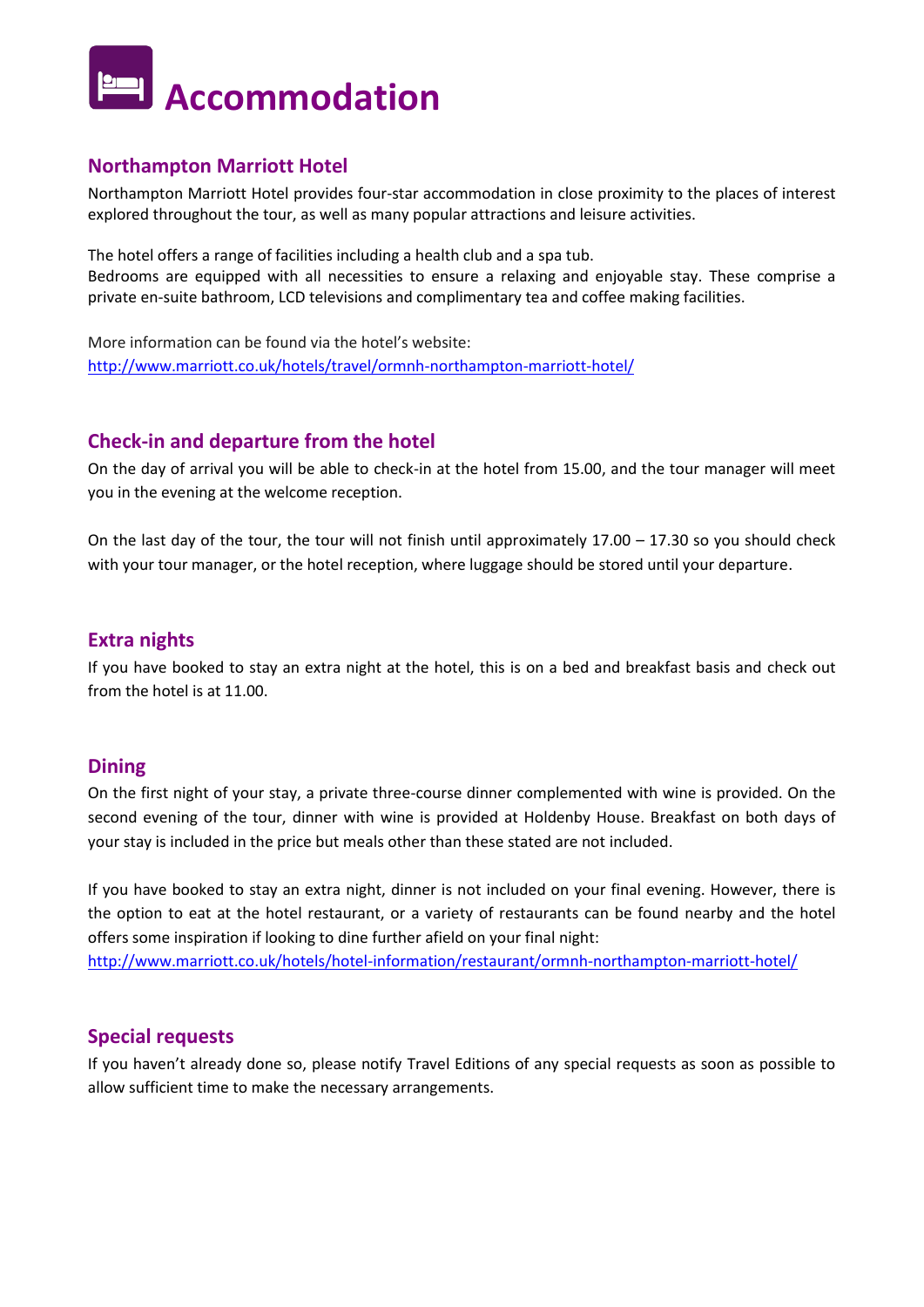# **Places Visited**

#### **Oliver Cromwell House, Ely**

Our visit to Ely includes a visit to Oliver Cromwell's House, now a museum dedicated to his life. This was the family home of Oliver Cromwell, the kitchen dates from around 1215, other parts being built later. In 1988, it was bought by the local council, and has been refurbished to show how it may have looked during Cromwell's lifetime. The house now boasts a completely re-vamped Civil War Exhibition with impressive interactive displays and interpretations. There is also a new timeline and family tree to provide more engaging content about this complex man who killed a King but refused the crown. <http://www.olivercromwellshouse.co.uk/>

#### **Ely Cathedral**

No visit to Ely is complete without a visit to the magnificent Cathedral. The present building dates back to 1083, and, architecturally, it is outstanding both for its scale and stylistic details. Throughout the 1640s, with Cromwell's army occupying the Isle of Ely, a puritanical regime of worships was imposed. That no significant destruction of the cathedral occurred during the Civil War, may be due to his protection. <http://www.elycathedral.org/>

#### **Holdenby House**

Once the largest private house in England, and subsequently the palace of James 1 and prison of Charles 1, following the battle of Naseby. Holdenby Palace was built in 1583 by Sir Christopher Hatton, Lord Chancellor of Elizabeth I. Following his death, the house became the Palace of James I, after the civil war the palace was sold to a Parliamentarian, Adam Baynes, who reduced it to a single wing. Following the restoration in 1660, it reverted briefly to royal ownership. Before going back into private ownership in 1709 when the site bought by the Duke of Marlborough, since when it has descended the female line to the Lowther family. A special private visit and guided tour followed by dinner with wine will take place at Holdenby House on the second night of the tour.

<http://www.holdenby.com/>

#### **Cromwell Museum, Huntingdon**

Our visit to Oliver Cromwell's home town of Huntingdon includes the Cromwell Museum, located in the former Huntingdon Grammar School building, where the young Cromwell was educated as a schoolboy and first received exposure to Puritan ideas through the teaching of Dr Thomas Beard. On display is a vestry book of the parish of St Ives, which includes his signature, and some of his possessions, even his hat. Later in life Cromwell moved in powerful and wealthy circles and he received some beautiful gifts, now amongst the museum's exhibits including a magnificent Florentine perfume cabinet, a gift from the Grand Duke of Tuscany and a 17th century medicine chest, still with its surgical instruments and tools, which Cromwell took on campaign with him. Also on show is the original escutcheon which was draped across his coffin and a death mask made directly from Cromwell's face soon after he died. <http://www.cromwellmuseum.org/>

#### **St John's Church, Huntingdon**

Cromwell was baptised at the church of St. John in 1599 as were most of his children. The church no longer exists but the font is now located in in All Saints Church in Huntingdon which also houses all of the old parish registers for St Johns Church. in 1612, King James I ordered that the body of his mother Mary, Queen of Scots, should be transferred from its resting place in Peterborough Cathedral, to a new, grand tomb in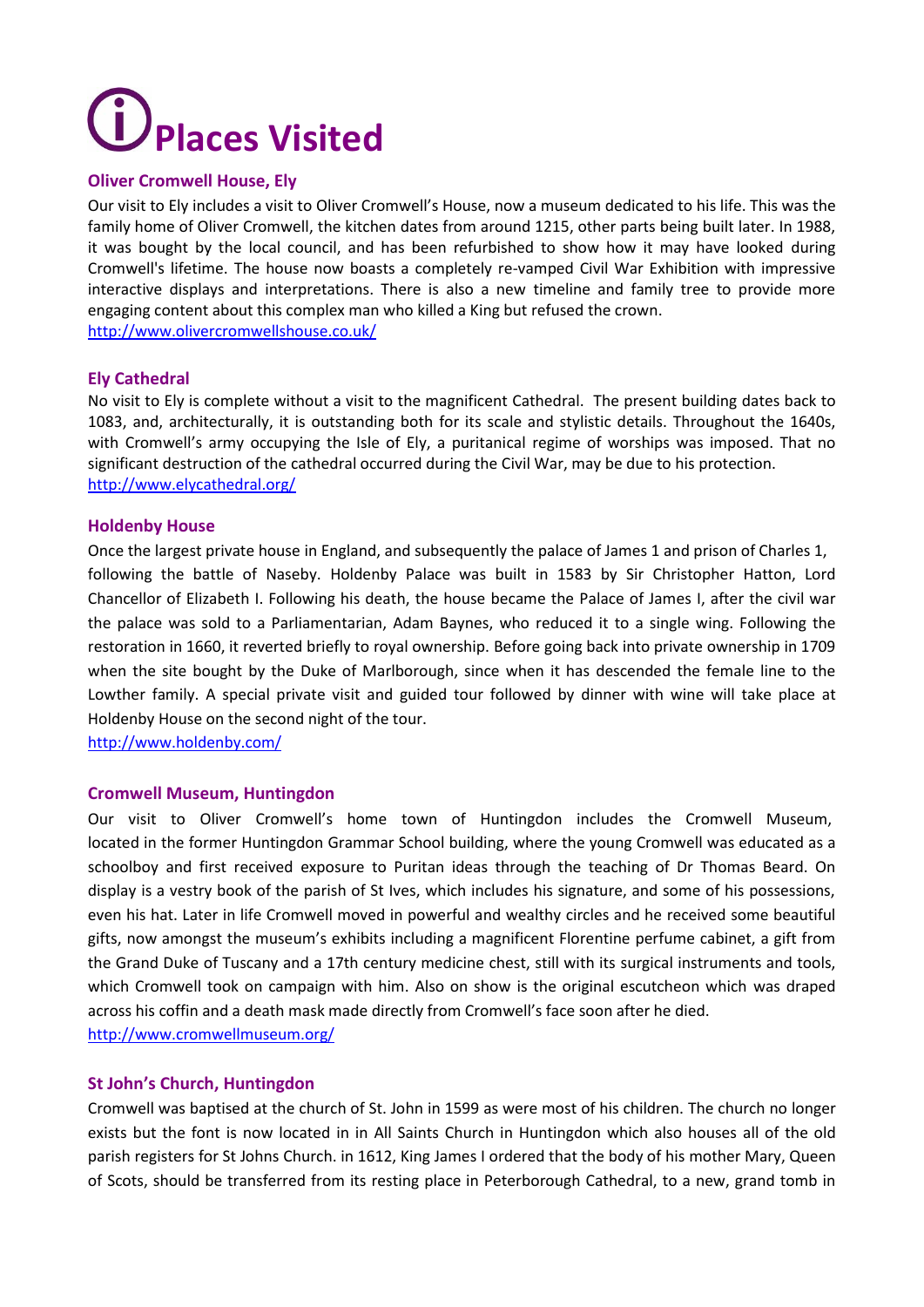Westminster Abbey. The funeral procession paused overnight during the journey, and the catafalque (raised platform) carrying the queen's body, was set for the night upon the chancel steps of All Saints. <https://www.britainexpress.com/attractions.htm?attraction=4491>

#### **Huntingdon Castle**

Huntingdon Castle. Huntingdonshire was on the side of the Parliamentary forces and they occupied the earthworks of the former castle which was converted into an artillery battery to control the crossing over the Great River Ouse, as the two sides vied for control of neighbouring Lincolnshire. Parts of the castle did remain, including the chapel, and its ownership passed through a number of hands. The castle was refortified during the Civil War. For a time it served as the county gaol, and later a windmill stood on the castle mound. Nothing now remains of the castle itself apart from its earthworks, although the site is a scheduled ancient monument.

[https://huntingdon.cambs.info/history/huntingdon\\_castle.asp](https://huntingdon.cambs.info/history/huntingdon_castle.asp)

#### **Naseby Battlefield**

Naseby settled the Civil War … in June 1645 the King's principal army was eliminated. The King's cabinet and incriminating papers were captured and within a year, the war was over. The victory established Parliament's right to a permanent role in the government of the kingdom. Naseby was a victory for the army 'new modelled' – Britain's first regular, red-coated soldiers and is, for many, the birthplace of the British Army and is widely recognised as the most important battle in English History after Hastings. <http://naseby.com/>

## **Your Speaker**

**Dr Elizabeth Norton** is a British historian, specialising in the early modern period. She has degrees from the Universities of Cambridge and Oxford, as well as a PhD from King's College London, where she has taught History. She has published widely, including the critically acclaimed 'The Lives of Tudor Women' (Head of Zeus, 2016) and biographies of four of Henry VIII's wives, her PhD thesis looked at Catholicism in Elizabethan England. She regularly appears on television, including the recent BBC series, 'The Boleyns, A Scandalous Family', on which she also acted as Historical Advisor.'

#### **Elizabeth Norton will give the following talk:**

'Cromwell: His Life'

## **Practical Information**

Tour manager **-** Your tour manager will be on hand throughout the tour to ensure that everything operates according to plan. If you have any problems or questions please see him or her immediately – it is often possible to resolve complaints or problems very quickly on the spot, and do everything to help you enjoy your holiday.

Tipping –To keep our tours affordable, we do not increase the tour price by adding in tips. However, in the tourism industry, there is a certain level of expectation that when receiving a good service, one does award with a tip. Tour Managers, Representatives, Guides and Drivers appreciate a tip at the end of their